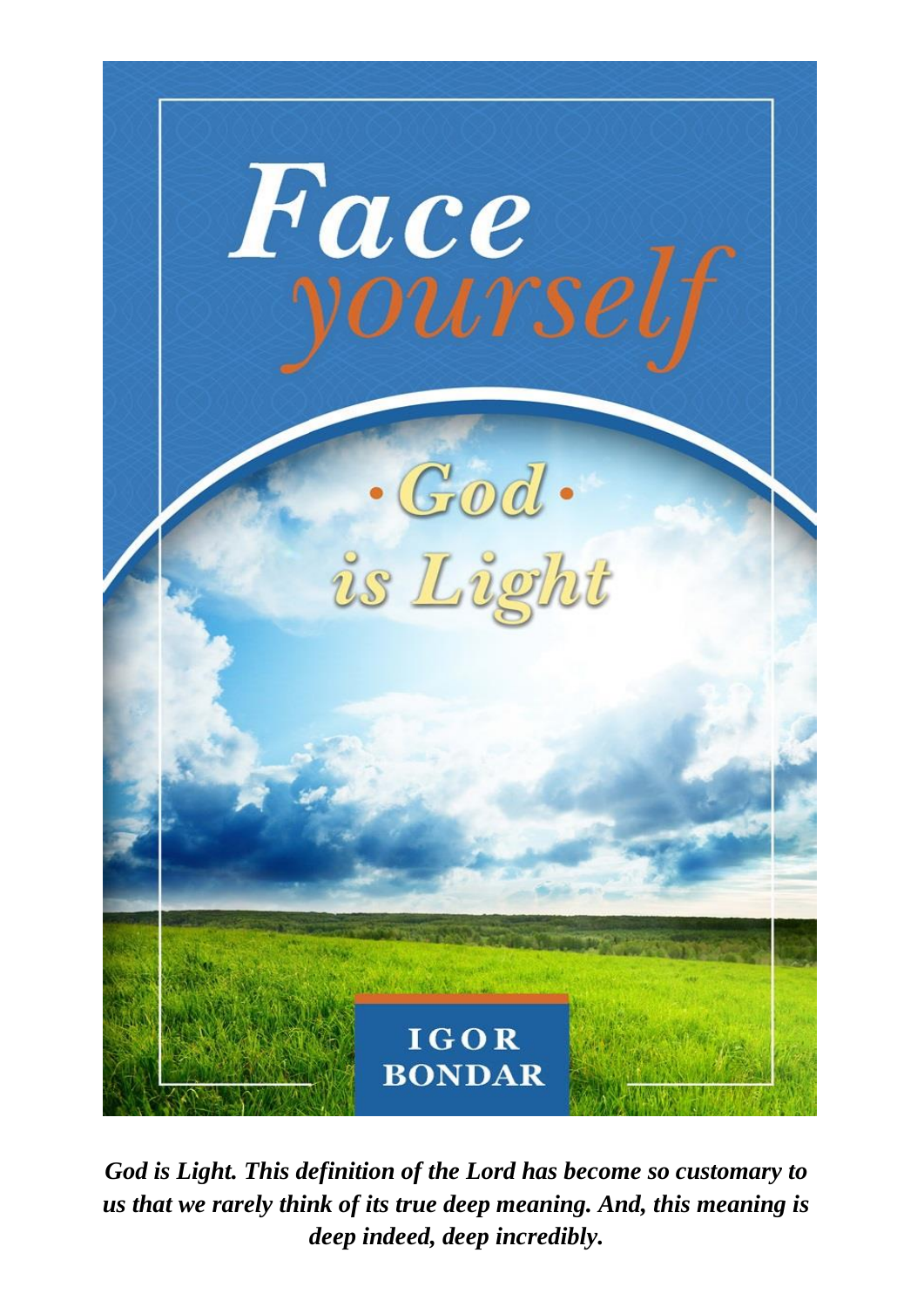#### **The Highest of Heights.**

 A human being tends to look for 'better': for a more handsome and kind spouse, for a more loyal friend, for a more gifted writer or singer, more talented artist or sculptor. We all are involuntarily aspiring to everything high and beautiful, but…

 How often do we miss the very basis of all the beauty! A singer receives his talent from God who is the best Singer, and an artist receives his talent from the Greatest of Artists who, by the way, is the most reliable Friend and the most loving Father. For those who like joy, He is the Source of it. And for all lovers of a high-flown poetry, He is the most Heartfelt of the Poets, and so on.

 So often we do not see the gist of everything we hold dear in this world. So often we do not notice the Author of all that we use of habitually and that which we are pleased with everyday.

#### **God is Love.**

 God is love. This definition of the Lord has become so customary to us that we rarely think of its true, deep meaning. And, this meaning is deep indeed, deep incomprehensibly.

 Each of us has loved somebody. And each of us is certain that knows what love is. Partially, this is true. Love is a kind of a beautiful summit amidst the vanities of our time. And, the higher the love that we have managed to experience in our lives is, the higher the summit we have managed to rise to.

 But, is there a limit to love? Is there a limit to the height of these summits? If there is, only the God knows the answer to this question, who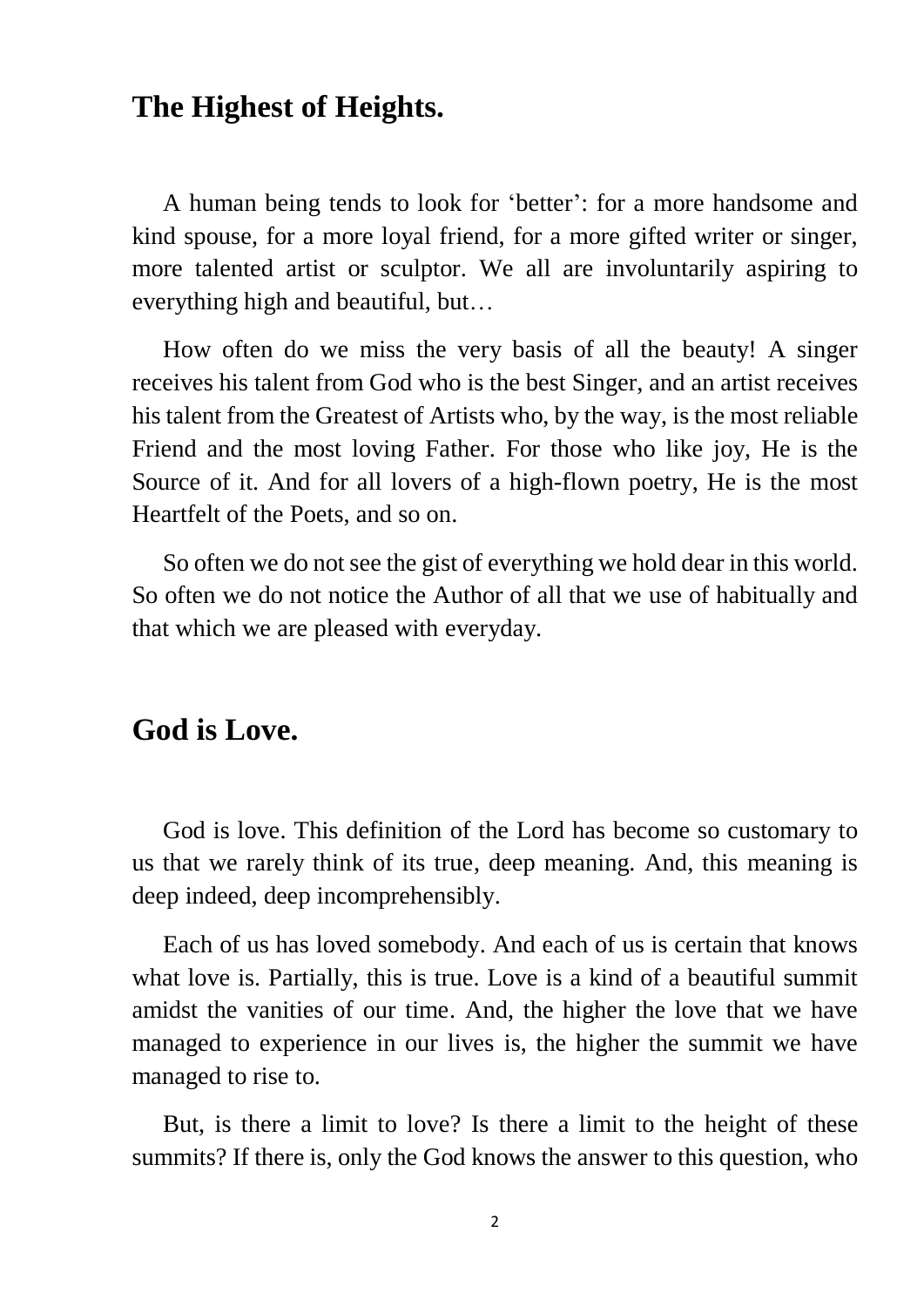is the Height of all the Heights. As for us, even the smallest of the heights are often covered by the clouds of our passions.

#### **The Freedom of Choice.**

God has given us freedom of will and freedom of choice in this life. And, it is not so difficult to understand that. Only he who has chosen and has not lost the Lord in this endless sea of temptations and passions will not lose Him in the future. And, only such - His son or daughter can the Father always trust indeed.

 By all means possible and throughout our lives, the God leads us to understand the necessity of following the way of love, kindness and forgiveness. He does this all exclusively for us so that we can attain joy, harmony and happiness.

 But, if we do not agree with Him, if we prefer to go a different way in this life, the Father will not hinder us; He would respect our choice. Having once given the freedom of choice to us, He will always keep it safe and sacred.

## **The Soul.**

 The world is becoming more modern. However, our souls cannot get "more modern". Just as it was a thousand years ago, our souls receive joy from love, kind deeds and forgiving other people. And, in the same way, our souls are unhappy because of our lies, bad acts, deprecations and division. The soul cast in us by God cannot become more "modern". It is perfect but, simply, we rarely listen to it.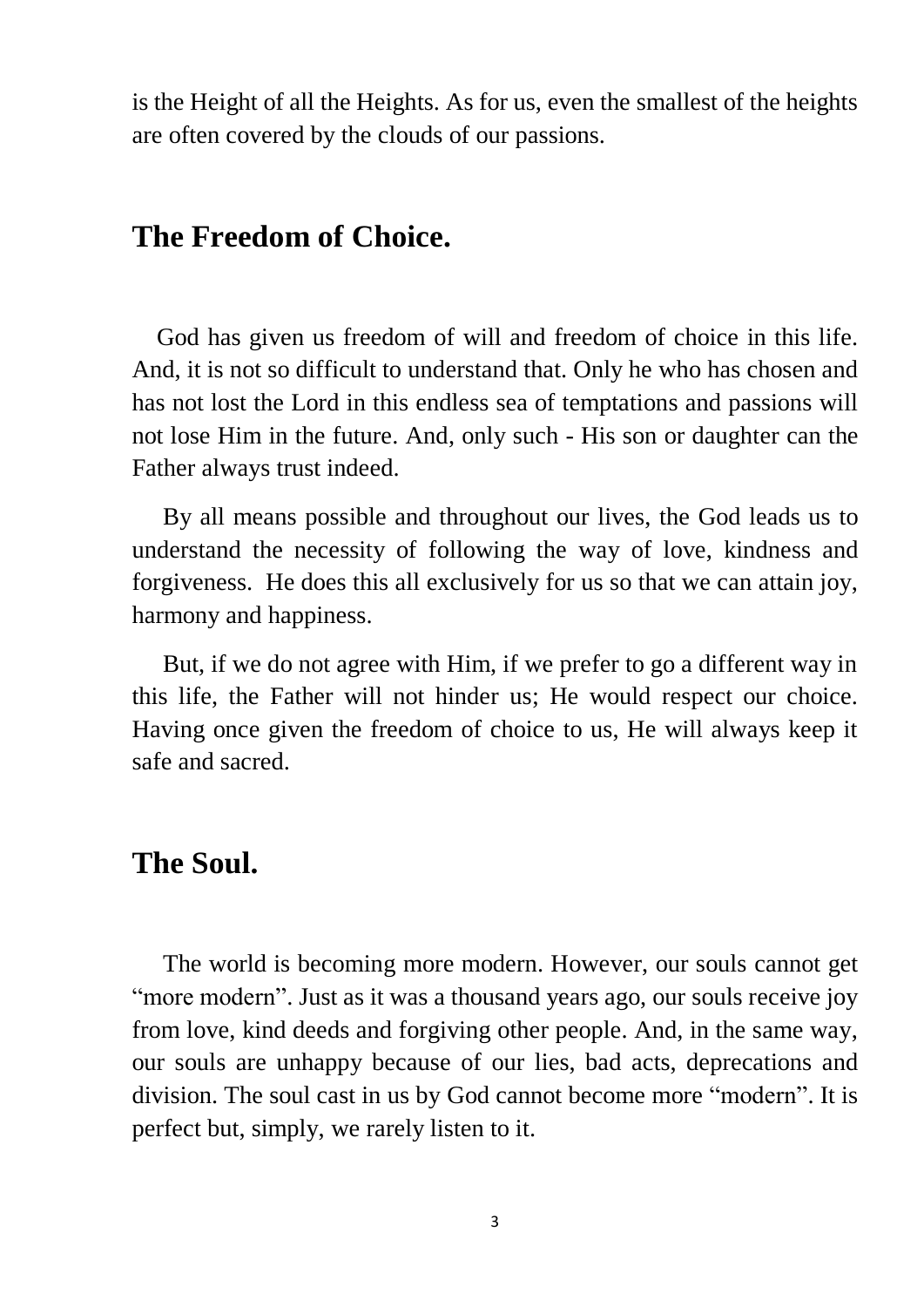No modern *playthings* of our times can ever satisfy the needs of our souls, fill it or lead us to happiness. They may be a temporary distraction, but what can imbue a soul is completely different.

 Feeling happy or unhappy, thus, by the voice of conscience, our soul always lets us know whether we are doing the right thing or not. So, by committing good acts time after time again, we gradually progress towards happiness while the place and the circumstances we are in do not matter much. God created the world so that a human being can be absolutely happy or totally unhappy at any place in it. It is the soul that fills us with happiness, not the circumstances.

 By doing bad deeds and judging other people, we may throw our soul into such a swelter that no external circumstances will ever bring it joy.

## **The Faith.**

 There is a good saying: 'We are what we believe in.' And, there is a pretty good lot of the truth in it because, namely the set of our beliefs and principles is what we habitually call 'personality'.

 Obviously, when there are changes in our beliefs, our personality changes itself as well. And, these changes may go in different directions, especially today when there are so many theories, religions and beliefs!

 When a person starts believing in God, in the supremacy of love, kindness, help and beauty over all other senses of this life, he or she starts going in the only and right direction that will really lead him to happiness, joy and light in this life and beyond it.

 If a person chooses to believe in something else, then all the changes will distance him as much away from happiness and joy, as much he retreats from the commandments of this world's Creator.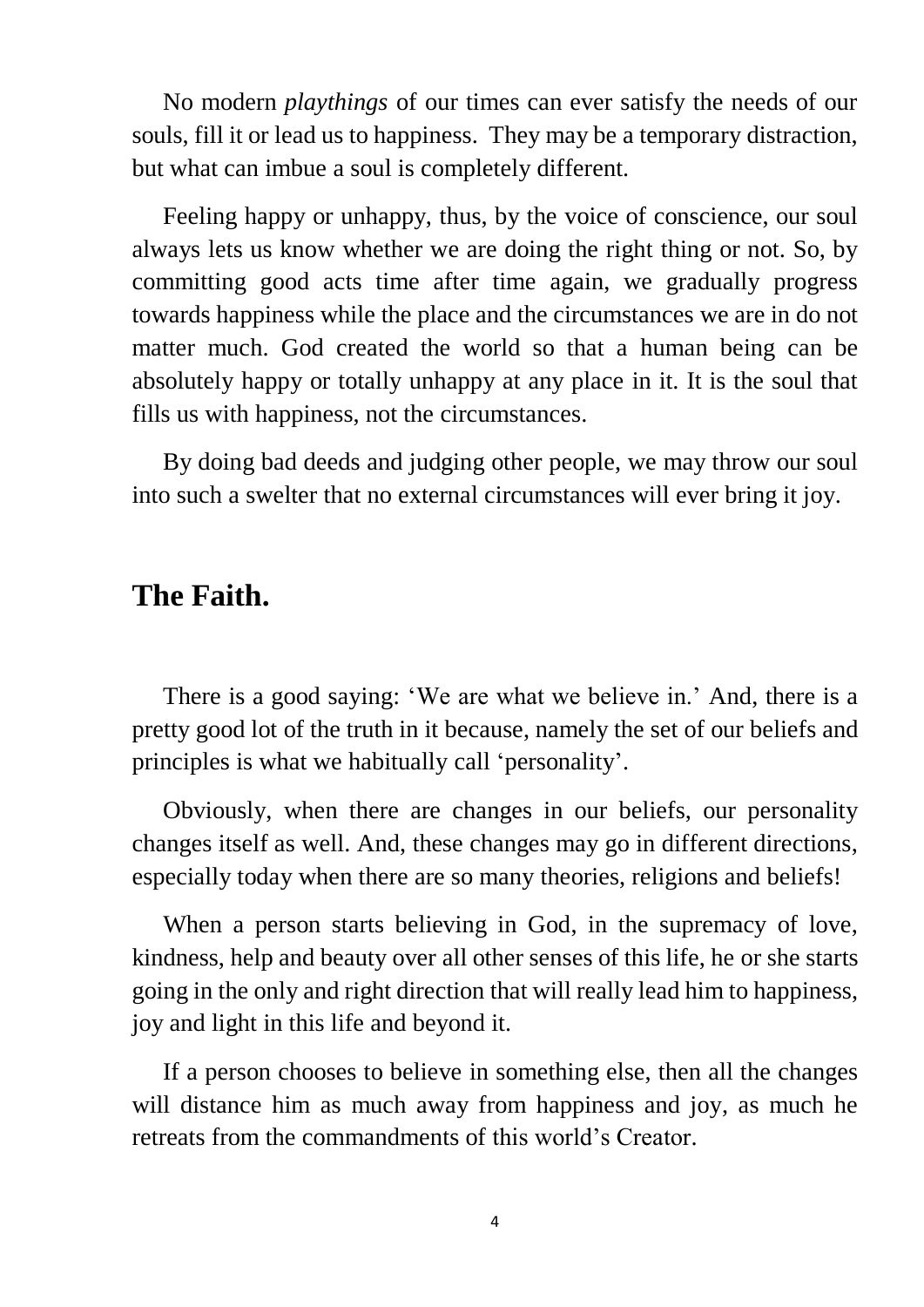Just like beacons on the right way, the Lord left us thousands of proofs that He does exist and directed us to the right way to Him. Many volumes of books have been written about miracles that happened to the Lord, prophets and many of His saints and righteous men, starting from the times of ancient Israel and up to this day. All these facts were left for us by the Lord "on the surface", so to say, in case we want to see them indeed.

 However, if we decide to have some other interests, if some new electronic toy attracts us more than the miracles of the Lord and the way to the Kingdom of God, then it is our own choice. Although, judging fairly, the toy too comes from Him…

## **The Light.**

At times, the world seems dark and gloomy to us, but it is not so at all; it is not that bad. The Lord still rules the world as He has done before, and He is the Light. Our whole trouble is that we do not look at this light, nor seek it. For most of our time, we prefer digging in the spots that are far from the light. We do not ever miss a piece of bad news on TV or in newspapers and after we sincerely wonder, why our lives are unhappy.

 Although, in fact, it is not so at all. There is much more of light in this world. Much more than that! Look around your: is it all dark and gloomy? We merely manage to accumulate all the negative side of the world, which the Lord has prepared for seven billion people in order to bring them up and then, we wonder how much of it there is.

Why don't we begin to gather all the light and all the positive sides of this world with the same enthusiasm? Then, we would see their real proportion. But, for some reason, the negative side attracts us more. Is it not so because it is closer to us? This is a serious issue we all need to think about. It is no secret that like attracts like.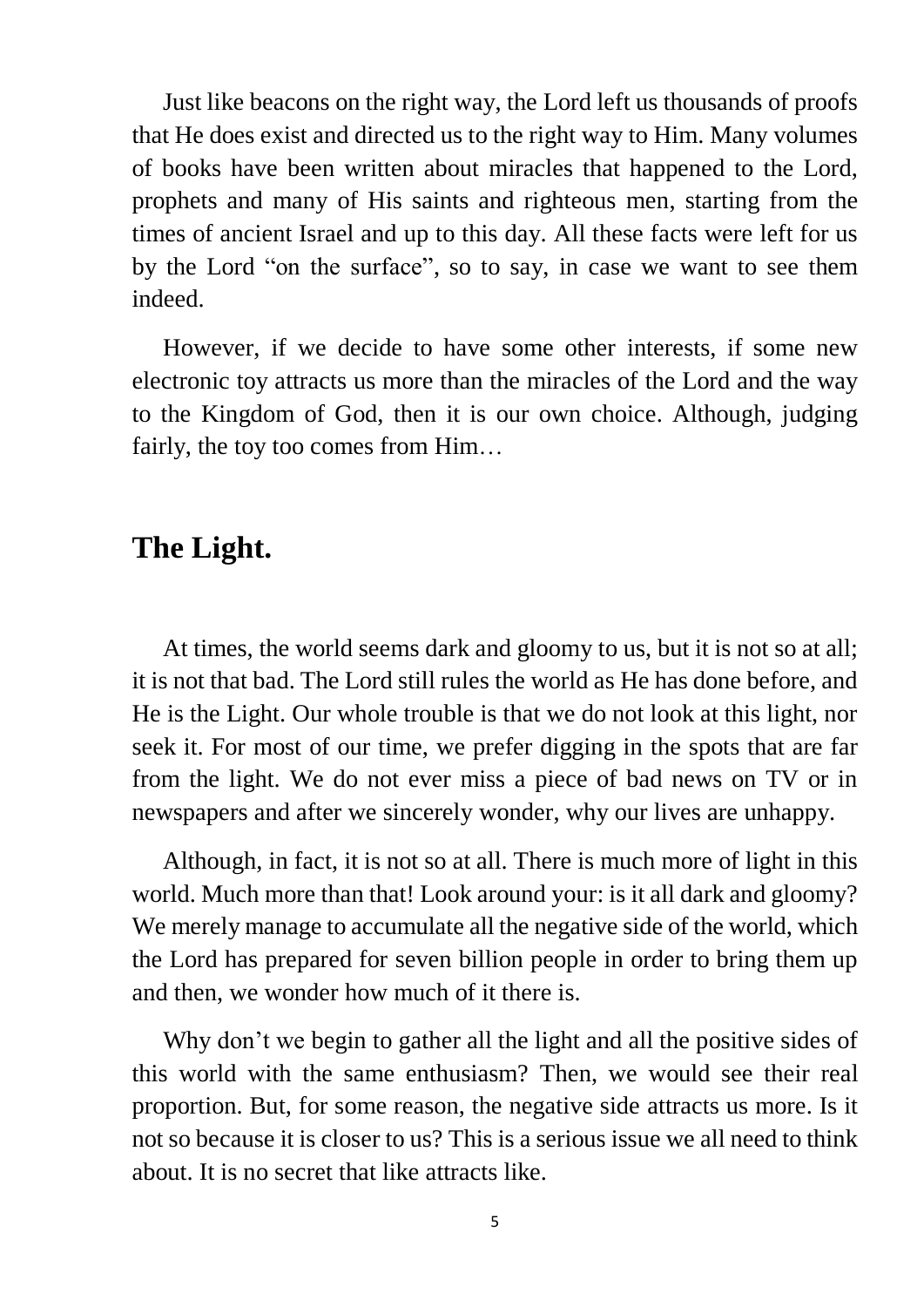Though, if we look at the light much more, we will see it. If we seek and see the good in this world, we will gradually be filled with it. The beauty of what we seek will gradually fill our soul. Similarly, the darkness of all the negative things will finally fill us if we always choose to see it.

The light is, has been, and will always be in this world and beyond it  $$ the only and permanent reality. This is God's world and nobody else's. The question is: how often do we strive for it in this life and choose it?

#### **Gratitude.**

 Cognition of the Lord is the most interesting thing, which can be. Of course, our Father is unfathomable. But to some rays of His light and love we can and we must touch. Otherwise, where else would we find both light and love?

 Why does the whole angelic world glorify the Lord? If we reckon that God wants it to be so, then we are deeply mistaken. The One, who teaches us to reject vanity in us, is completely free of it. Everyone in Heaven glorifies the Lord for a different reason.

 For instance, if we meet a good person in our life who has helped us, we cannot but be grateful to him. This gratefulness lies higher above us; it comes from the heart.

 What are we then to say about all those who owe everything to the Lord while staying close to Him always? – The ones, to whom He gives His love, His joy and much, much more. The best they have comes from God. And, seeing this, they cannot help but glorify Him.

 Similarly, it is with us on earth. All the best that we have received comes from God and all the best that we had or shall have comes from Him as well. But often, we do not see this and do not remember Him.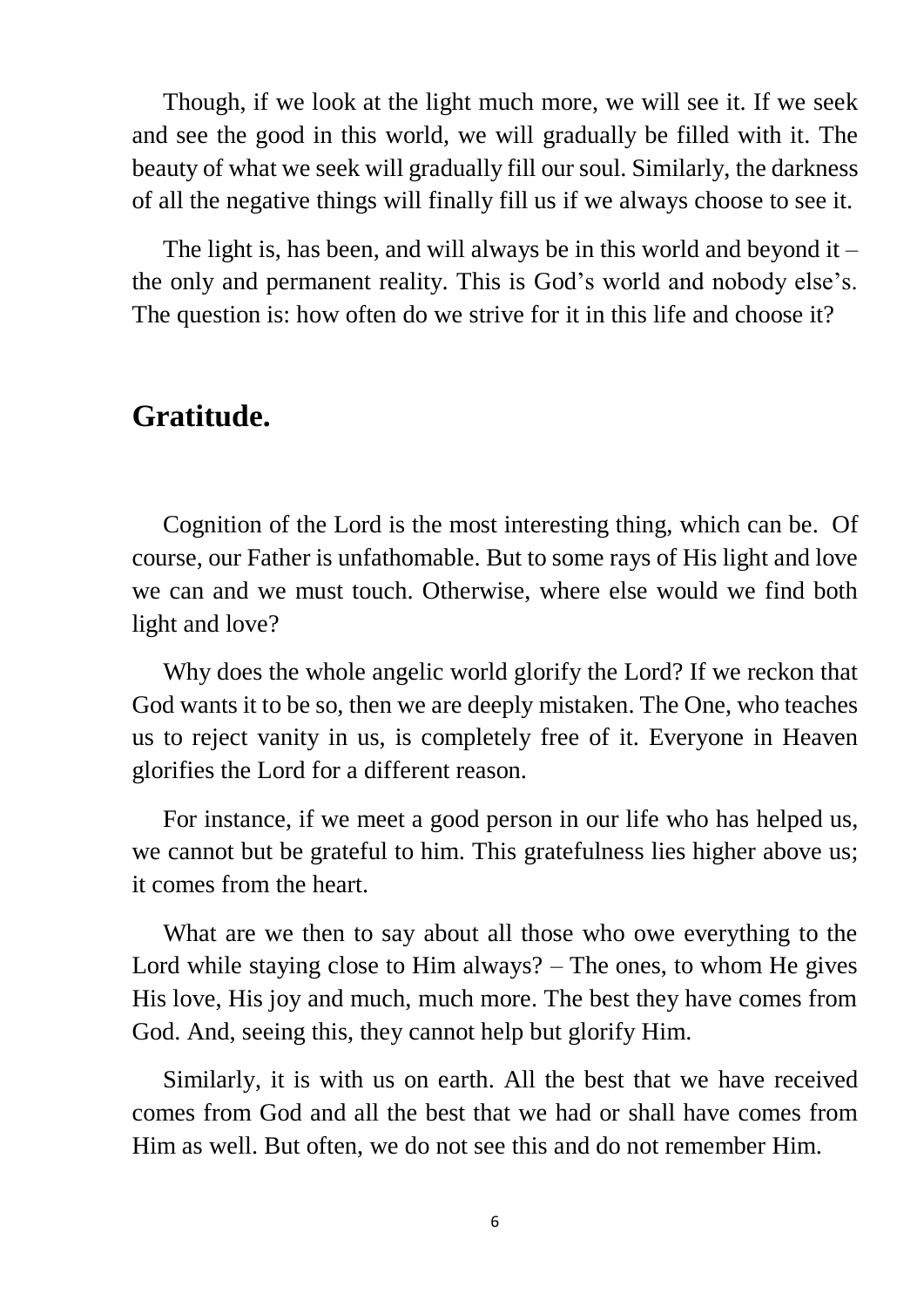However still, He gives and gives, and gives. He cannot do otherwise. He will give always and everywhere, despite everything. Meanwhile, gratitude is mostly needed for us. It warms our hearts, though the Father, of course, will always smile in return…

## **Forgiveness.**

 We do not really like to forgive. But, let us learn about that a little from our Father.

 There are several billion people on earth already. And, hardly anyone manages not to commit a sin, willingly or not, at least once a day. Often, we manage to live a life not knowing about Him, and often, we consciously turn away from Him. But, the Lord never remembers offences. For every one of His children, He fights as hard as He can from the first to the last day in order to bring them to His light and goodness. He fights for each of the seven billion.

Therefore, He is God and the Source of happiness for everyone!

 As for us, sometimes we cannot even forgive one person, and we keep moaning and wondering long after that why we do feel so unhappy.

## **Seeing Kindness in the People.**

 It's very important for us in this life to learn to see kindness in people. Such vision brings great happiness to our soul, which then we can draw out anywhere people are. The Lord loves us always wherever we are, despite anything in the world. It means, it is possible and that we too must strive for it.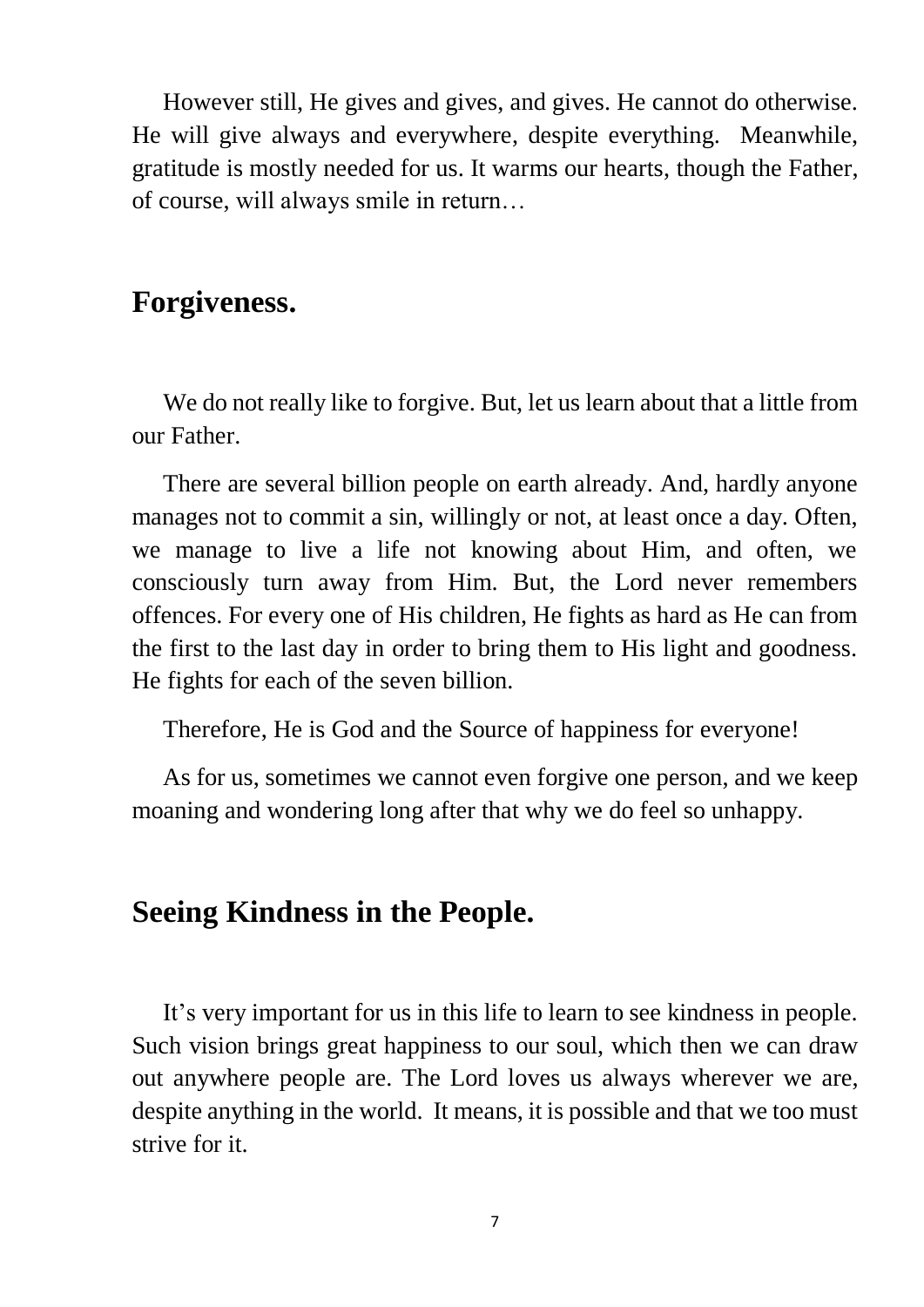There is no doubt that we can see a lot of bad in people. Yes, there is a lot of evil sometimes, but there is so much more good! Evil is like an intrusive advertising: always clamorous, always on the surface, always eye-catching. An angry person can be seen a hundred meters away, whereas we might not even notice a thousand of quiet people around us. The good is quiet, humble, and unpretentious. Often, it is not so noticeable in a person, so only the closest people can see it well. It is not so obvious, therefore we might not even guess it is in there.

 We must learn to look at people from the right angle. If we wish indeed to see the good in this or that person, the Lord will always help us do that, because, unlike us, He can see a soul!

# **The World.**

 Father gave this world to us to live here happily. Seas and mountains, forests and rivers, fishes and birds, animals and reptiles – all that is our one beautiful home and our closest neighbors. People must learn to coexist peacefully and continue to develop this world for the good of each and every one.

 The commandments that the Father left us through His Son will always show us the way to happiness and cheer on earth: love and respect for other people, help and forgiveness, repentance from all our bad deeds and acts, honesty always and everywhere.

 Following this principles, people, in all cases, will become happier at any place on the planet, because then, God Himself will be with them. And, we know many places in this world, where the people living there, have made serious advance in this direction. These kinder and friendly countries are well-known and many people like to travel there.

And vice versa: the farther people step aside from the principles of hospitality and support, respect and honesty inside the country and beyond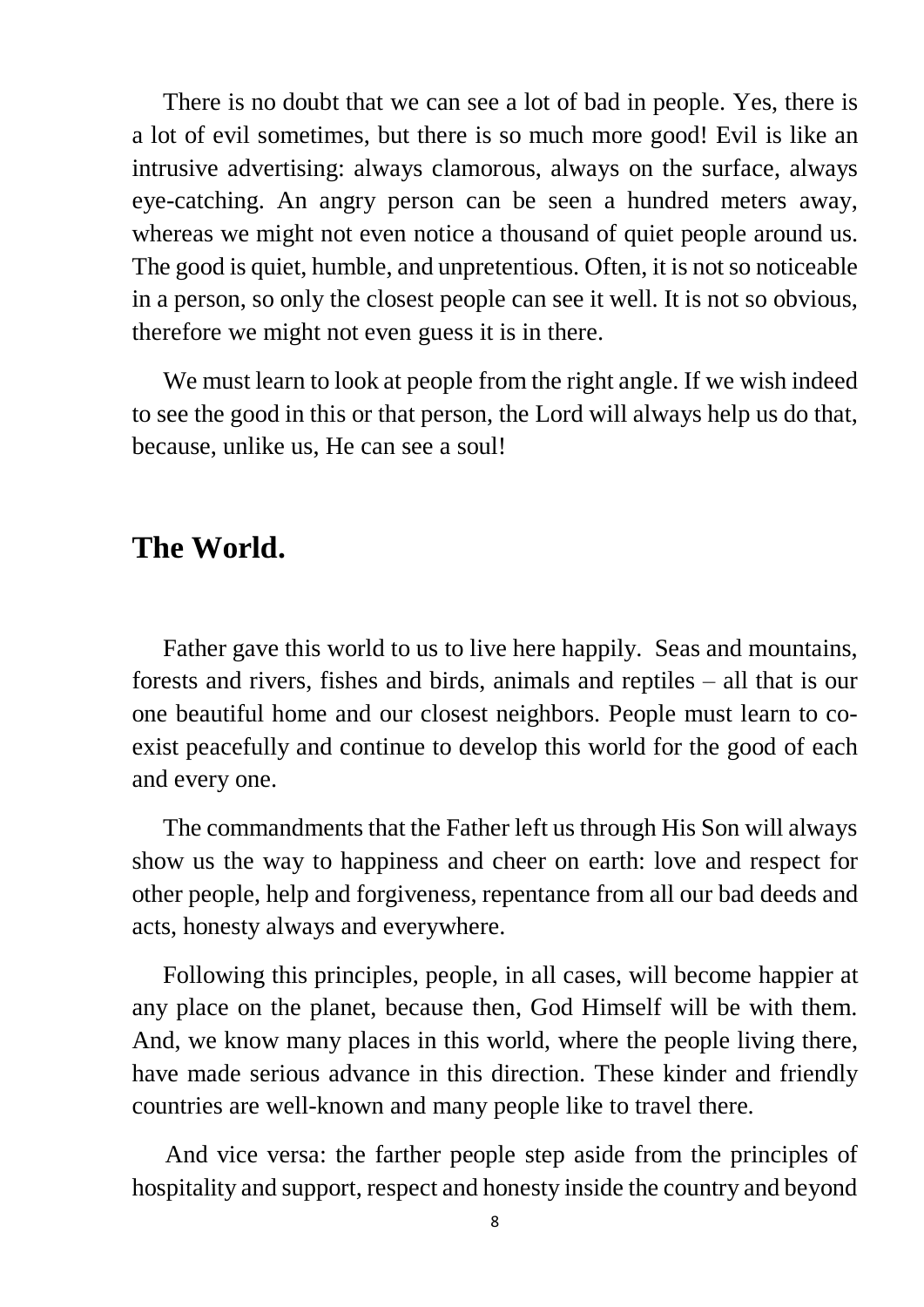it, the more apparent becomes unhappiness of people living there. One cannot become happy in God's world and stay far away from His principles. It is the myth that God has been dispelling year after year and century after century in different parts of the world.

 Only in love and unity, mutual respect and help lies a happy future for all human beings on earth. And beyond this world, those living by these principles will not be abandoned by the Father.

#### **Family.**

 Family is the little world, given to us by the Lord where every soul can and must obtain happiness and love. Although, it is not a secret that families have become more brittle today. Nowadays, young people believe less and less in a lasting and happy family relationship; divorce statistics confirms this. But, why are families so weak? Where do they lose their stability?

 The answer is quite obvious here and again leads us to the desires and passions of our soul. We often forget about them in family life. Our souls want love, quick resolution of conflicts in the family, absolute forgiveness of our loved ones and ultimate sincerity and honesty in the relationship. But often, with our lies and insults, jealousy and stubbornness day by day, we build the wall of distrust, coldness and alienation. Though often, not to a lesser degree or at times, we are even more guilty of many conflicts and quarrels in the family.

 Is it possible to have a true lifelong love in the family? Of course! But, for that, each of the consorts must want this and cherish this love, remembering that any insults and criticism inevitably leads to loss of warmth, division and coldness, while love must always be in the place above all meaningless offenses and reproaches. Each spouse must cherish their loved one, forgiving all mistakes and sins, thereby restoring the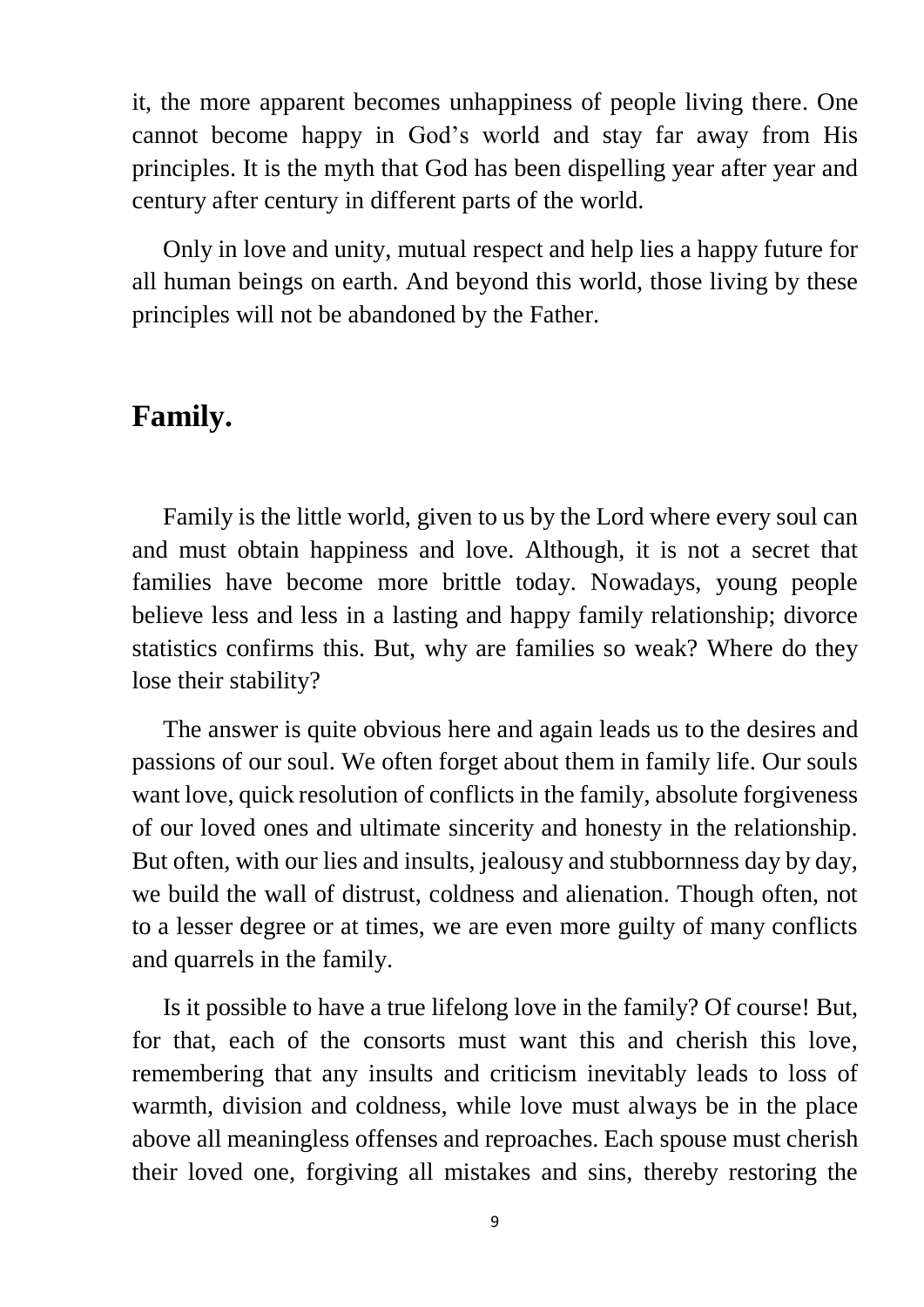initial purity of the relationship. And, such love will not be scared of anything, neither of time nor of circumstances.

 A strong and close-knit family, where such love appears, will always be an untethered source of light and joy for every day; it will be the place where is always warm and homelike.

## **On Unity and Division.**

 The Lord always wants us to be together; He always calls us to unite. Any passions in us such as deprecation, lie, anger, greed and others always lead to division. And they surely will do it, if we do not start countering them.

 Being alone, a person is always weaker. Let us remember a wellknown rule of all conquerors: "Divide and conquer". It is so, because we are always weaker staying separately. It is the same with spiritual issues.

 Our souls, purified from passions, always want to be together as they start striving involuntary for the one center  $-$  God, who is present in this world through love and friendship, honesty and sincerity, beauty and harmony, happiness and light. And, we will inevitably be drawn to people in whom all these qualities start opening.

 Each time escaping the "stinging" of this world and other people "who do not understand us", we, in fact, flee away from an honest and sincere look upon ourselves, on our imperfections. But, escaping will never help us find the answers that can indeed lead us to our happiness.

# **Happiness.**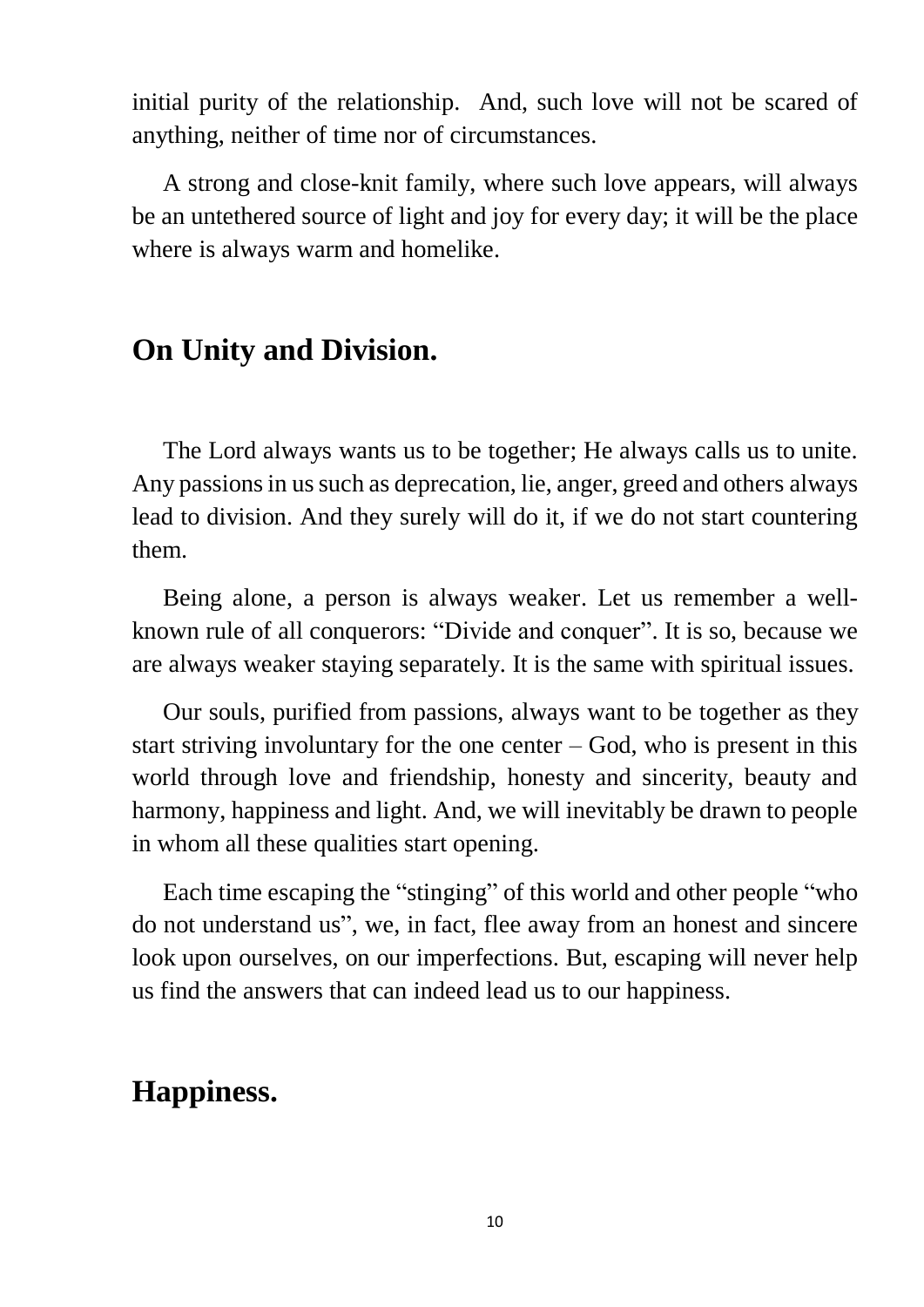Happiness is always inside us. It is our soul that makes us happy and free, if it is purified from passions and addictions of different sorts. And then God fills it up well with light, joy and happiness.

 This light penetrates all spheres of our lives and gives a warm and happy hue to everything we do and to everyone we meet. It is all as different from a grey, routine life as a colour photograph differs from a black-and-white one.

 It certainly takes effort and sometimes, a great effort. But, do we not sometimes make a considerable effort for the sake of various trifles? However, here is our soul and future, so it is merely unreasonable to be lazy here. Consequently, we will always regret a missed opportunity.

 It does not matter how old we are or how many worries we have and things we have to do. All of that does not matter! There is always the time and the place to begin spiritual growth. It only takes being attentive to oneself, to one's deeds, thoughts and wishes. One needs to be very sensitive to the voice of one's conscience; through it, the Father help us to see events as they truly are. One must become completely honest with oneself and others, realizing that any lie does not come from the Lord at all. One must do his best not to judge people, but always seek and find goodness and kindness in them.

 And then, it will not take long for the results to manifest. The Lord always gives support and strengthens those who choose the right path in this life. He will never leave any good wish or a good thought without support.

## **Conscience.**

 There is a just and uncorrupted judge inside each and every one of us – our conscience. It has been given to us by the Lord. It is a spiritual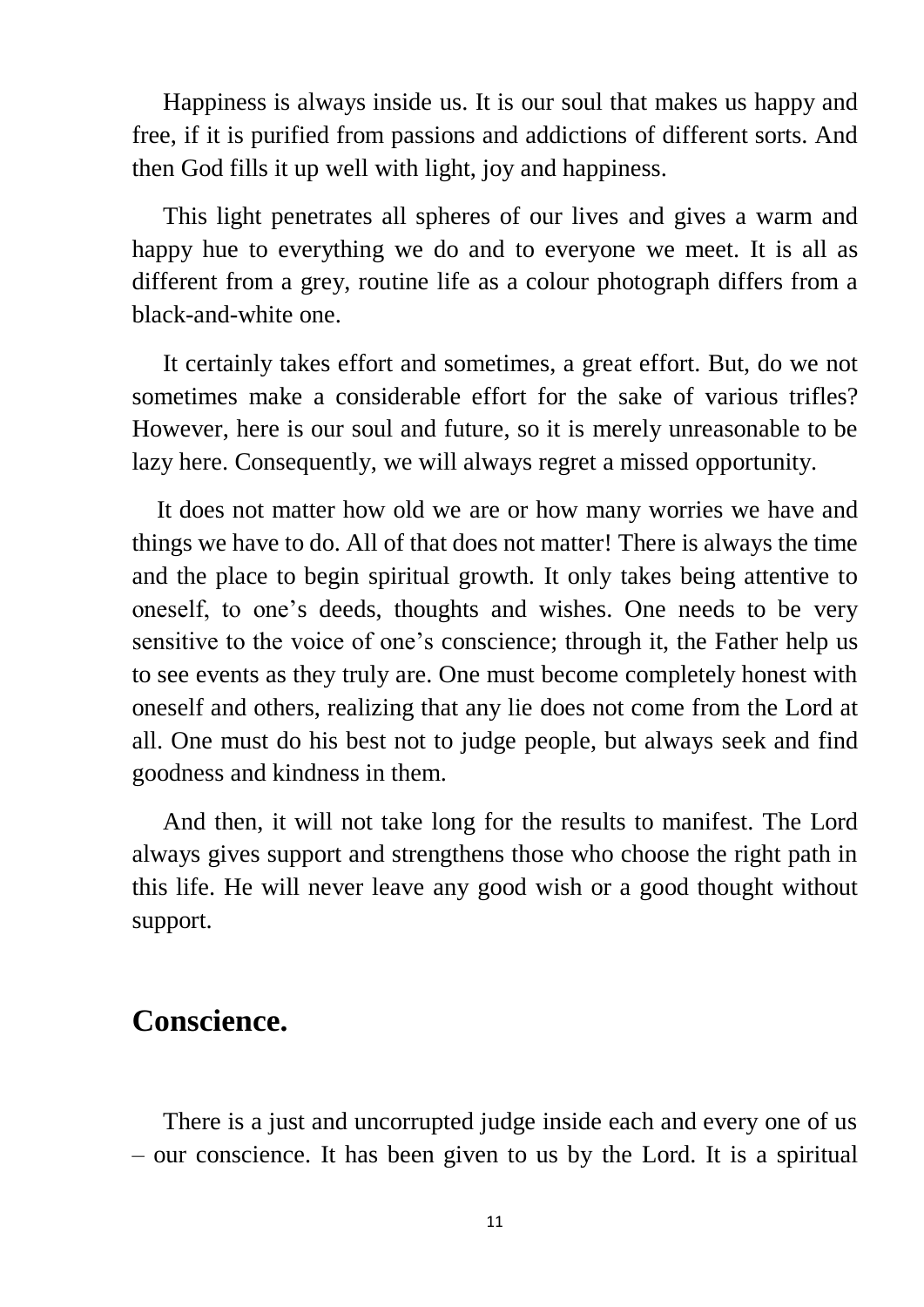compass that we received from Him, helping us to stay on the right way in this complicated world.

 If we do something wrong, our conscience will inevitably "nag" us until we do the right thing. And, there is no kind of self-justification that can save us from its voice. Whenever we do the right thing, our conscience will always keep silent.

 Still, if we do something despite our conscience, often justifying our wrong deeds, then the voice of conscience will become quieter and quieter and can disappear altogether. And then, after some time, we might see the worst sins as "mere weaknesses of human nature". The Father always wants to help us and tries to point us at the right decision. Although, if we decide to act contrary to his advice, He will not hinder us.

 In this life, everyone may pursue the goals that are close to him or her, and the Lord, even after seeing our mistakes, still allows us to do as we want. Freedom of our will is the sign of His respect for His children and their choice. Yes, we will always be His children. But, will He become the beloved Father to us at all? This is the question that each of us must answer him or herself, as is our choice too.

 Everything is rightly so. We can make a choice, even despite the voice of our conscience, of anything in this life. However, we must not be surprised if this "anything" lead us to place, there we are not wanted to come to.

## **Our passions.**

 Now, let us discuss in details what keeps us from pushing through to light and joy in our lives. Nobody will deny that on the way to the Lord, we have to overcome resistance, constantly choosing between good and evil, between truth and lie, between love and deprecation, and often, the right choice does not come to us easily at all!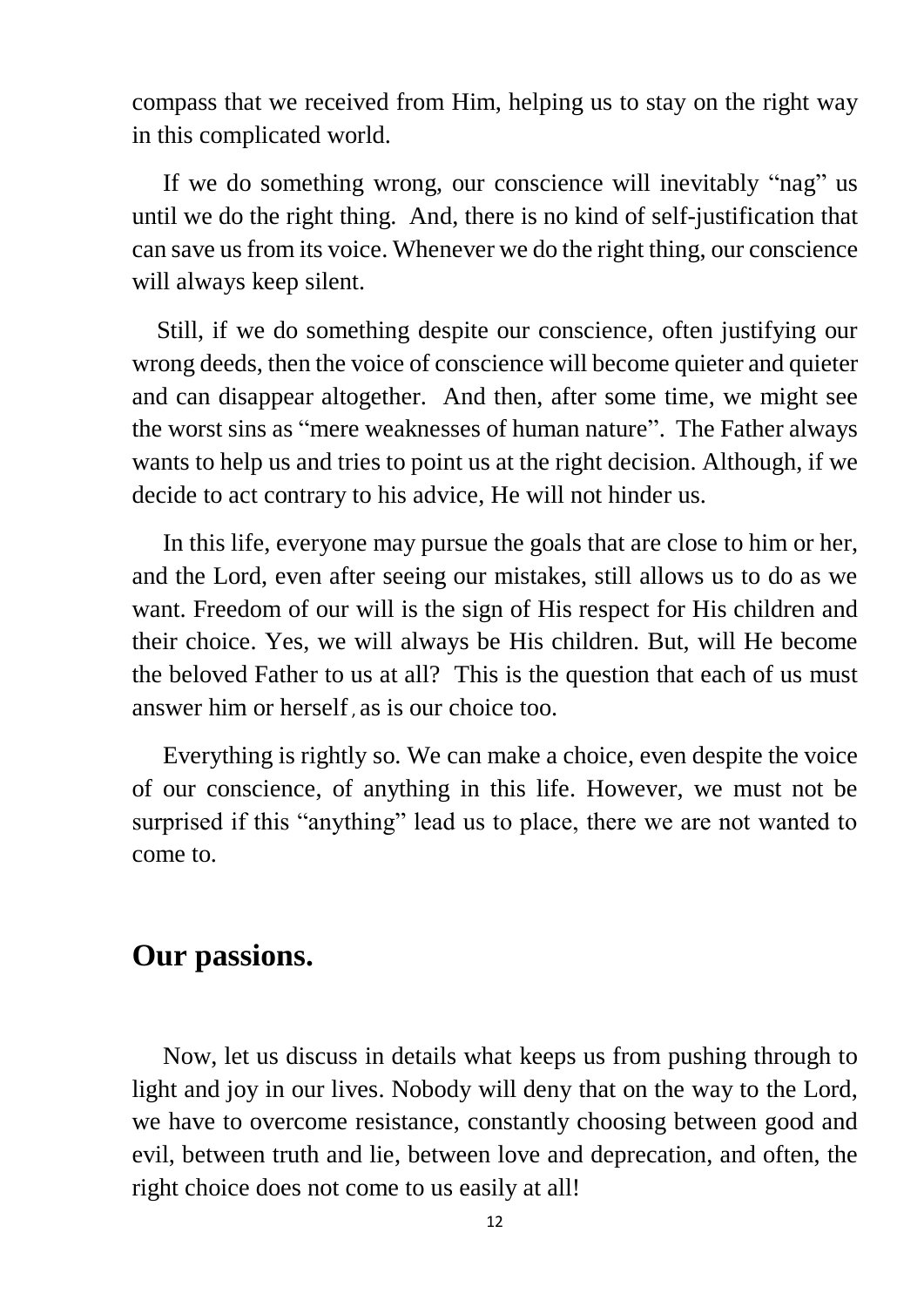Why is that so? What force stands against natural wishes of our souls and leads us astray and even backwards? The answer to this question has been known for a long time. This force is the devil that is inside us - if he manages to fill us up with passions and sins. It is worth noting here that any passion and sin is absolutely alien to our soul which can and must live without them. But until the Lord – helping our will and effort – frees us from them, they are still ours.

 What can these passions and sins be compared with? Figuratively, they could be well compared to a sticky dark paint that covers our soul like a light bulb. And, the more passions we have, the less the light of our soul. If we let those passions fill us more and more, this light can disappear completely.

 But this does not mean that our soul, a piece of God, would disappear at all. No, it is not possible. We just consciously choose to live without it by ourselves. Then, in this case, why do we wonder that true love, joy and happiness can hardly be felt at the heart?

 It must be noted that this "paint" is not just very sticky, but it is very cunning as well. Oh, it is not an easy thing to wash off! This path requires perseverance, time and firmness. But, if the work is done and done properly, the results will always be well noticeable. It is impossible not to notice the growing brightness of our "light bulb" if we have made continuous effort.

# **Types of passions. 1**

 $\overline{a}$ 

Let us look closer at the types of the "paints" that covers our souls. This knowledge is very important as it helps us to wash it off quicker and better. Of course, only the Lord can rid us of passions, but it is we who

<sup>1</sup> For more details on types of passions and ways to overcome them, please, see the book "Face yourself. How to overcome your passions".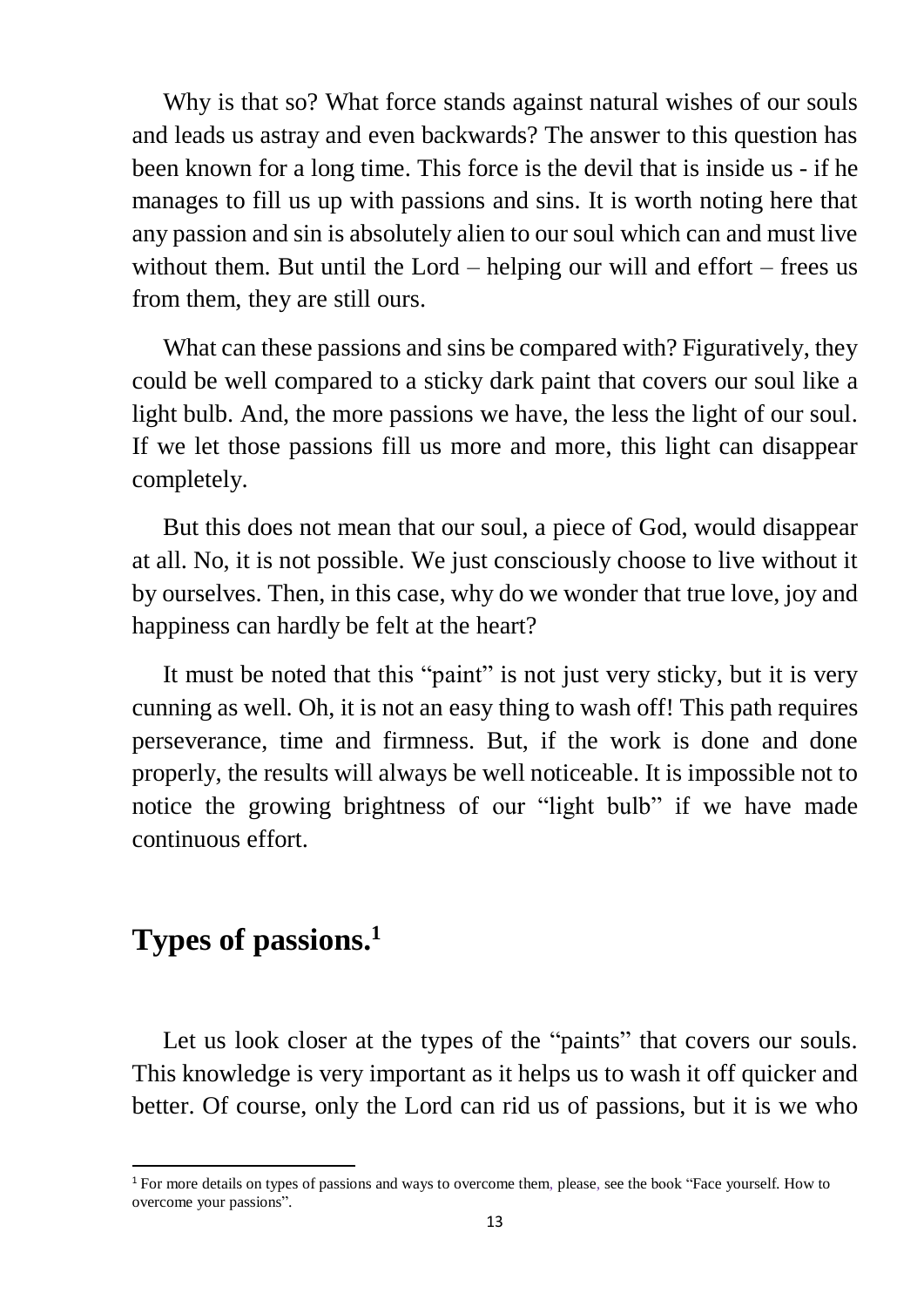must want this, rubbing our soul with a scrub, washing off the layers of the "paint", aiming at inner purity. Only this way, through such collaboration, can the light of our soul will become brighter day by day.

 And, let us speculate in detail about passions themselves. We shall begin with the passion of deprecation. Despite its seeming harmlessness and even popularity nowadays, it is one of the darkest "paints" that our souls may be covered with. It is not a coincidence that the Lord mentions it nine times during the Sermon on the Mount, whereas other passions He mentions once or twice only. There cannot be any randomness with the Lord.

 And here is the thing: Deprecation is the opposite of love. It is impossible to criticize someone without closing one's heart to them. Where deprecation grows, love fades, and where there is true love, there is no deprecation. If a person does something wrong, a truly loving person will experience other feelings toward him: forgiveness, compassion, desire to help and support. And therefore, there is always light in such a heart.

 There are other passions that keep our hearts closed from each other, such as jealousy and lie.

 Any lie always separates us and deprives our hearts of love and sincerity. After a lie, the hearts can no longer beat to the beat as before. The more lies arise, the farther hearts draw away from each other. This wall of lies can only be broken if one confesses sincerely and the other forgives sincerely. The Lord always comes to our rescue if we repent or forgive someone. And, there is no other way to eliminate the consequences of lies for our hearts. Even if the mind has long forgotten about a lie, the heart still remembers it because the lie remains a burden.

 Now about jealousy. A sense of ownership open a way to poisonous jealousy and mistrust that arise in us. But it is only the threads of love and trust that keep people's hearts together. All other "threads" are breakable. Similarly, as we do not like being someone's property, so do not like this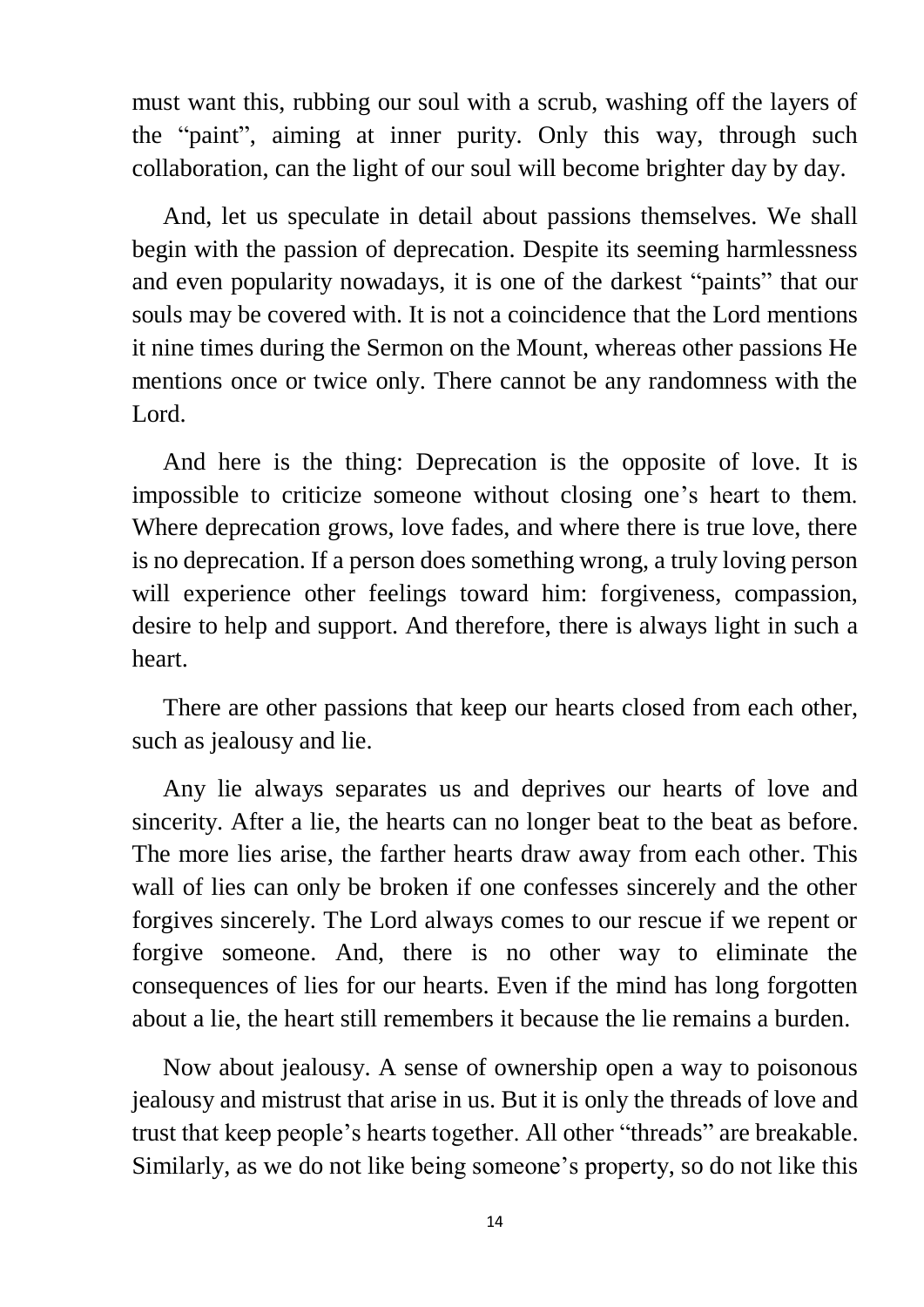the others. These two feelings – love and sense of ownership come from totally different sources. And, all our sorrows in love come just from losing our "property" which we create only in our heads. A truly loving heart never suffers.

 Love is from the Lord and it lives exclusively by the laws of trust, concession and forgiveness. Therefore, all those who wish to "tie" their loved ones firmer must merely love them truly as they are. Let us be ourselves, and let others be themselves. There is so much interesting in our differences!

 There are many other passions and addictions besides the ones mentioned above, for instance: despondency, pride, vanity, greed and so on. The Lord will always prompt us and point towards the passions that hinder us from being happy. We must struggle against all of them as hard as we can, with the Lord's help.

 It is also important to understand that by putting out our passions, we do not out our nature and personality. We remain the same – lively and ardent, but we eliminate sinfulness in ourselves.

### **Dependencies.**

 Problem of dependencies is, probably, one of the most serious issues of today's spiritual work. How much is sold and offered around us today! And often, following our uncontrollable desires, we become "overgrown" with so many needless things and activities that are just stealing our time.

 After that, we might try to look light and free, although, in some cases, we with our "freedom" look more like a moth in the center of a cobweb. And, in this case, we created it ourselves.

 Dependencies always deprive us of freedom to this or that extent. The core of dependencies is not in the things, which we have, although, having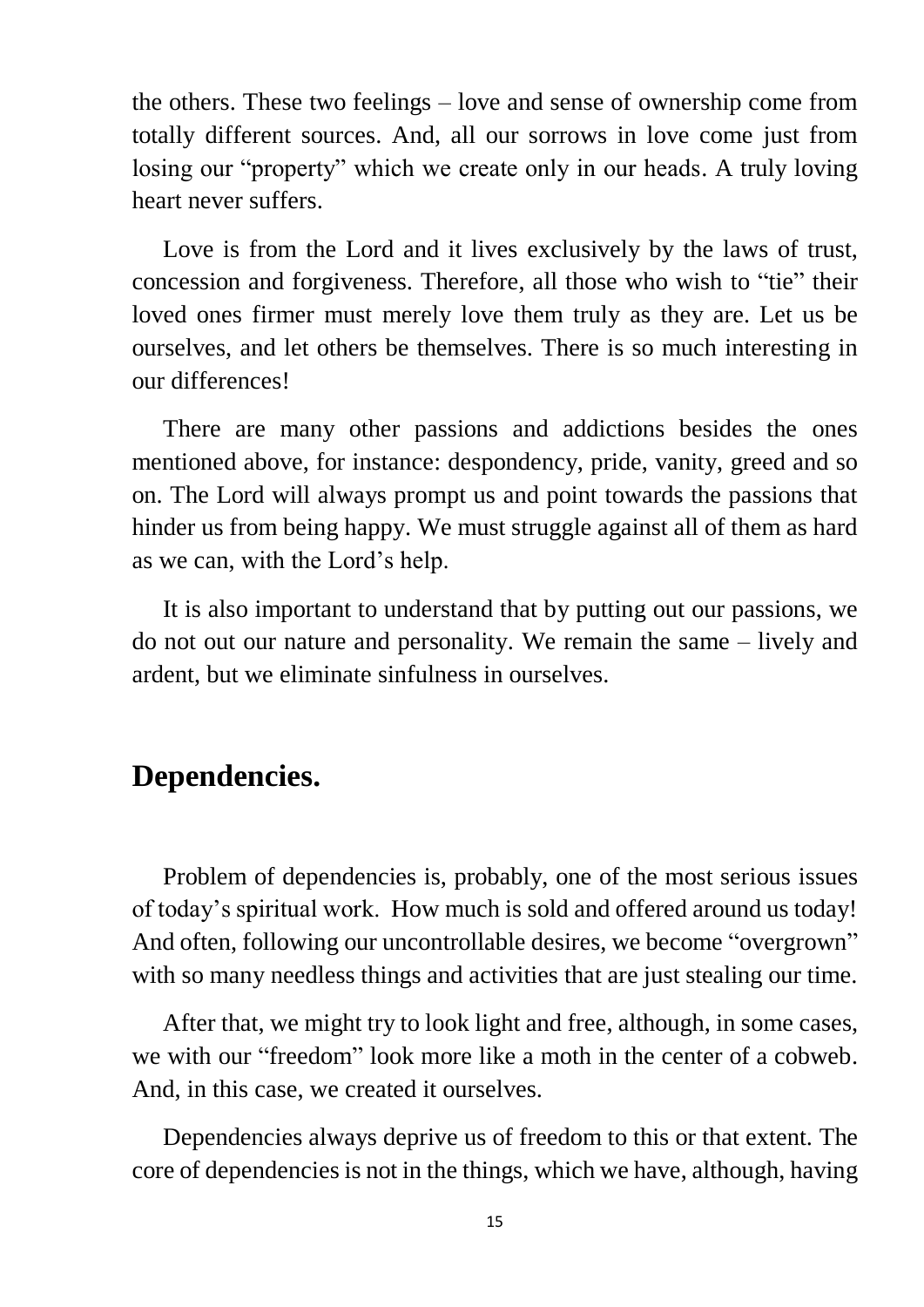too many of them, we can hardly keep the lightness. The essence of dependencies lies only in our attitude towards those things and different matters. And here, everything is pretty simple: for example, if we have something, but we do not depend on it, then we really own it. And we are ready to be without it. If there is no such lightness, there is the dependency, and the thing we own begins to own us.

 How to struggle against the dependencies? As with everything else, here, we should develop a peaceful and reasonable look upon things and more often remember about the temporality of this world and everything earthly. It is not about the things themselves, but the point is in our inner mindset for them, to which passion like to cling. So, one can be absolutely free while possessing a lot, and vice versa, one can be a slave of a couple of useless things.

 And if we get into the "cobweb" of our dependencies, what to speak about spirituality? In this case, we are already must to manage all our "threads" on time.

## **Light and Despondency.**

All the gloomy states of the soul such as despondency, melancholy, depression and others do not exist by themselves. It is just the absence of something. It is an absence of light, love, happiness, joy which can only be given to us by the Lord. Like darkness - it is just the absence of light in a given place.

 Therefore, there is no point in countering despondency and depression by methods other than seeking happiness, love and joy in this life. Despite plenty of various other methods for fighting depression, its high rates speak for themselves well.

 When we criticize someone continuously, when we become annoyed, when we tell a lie and become frightened by everything, when we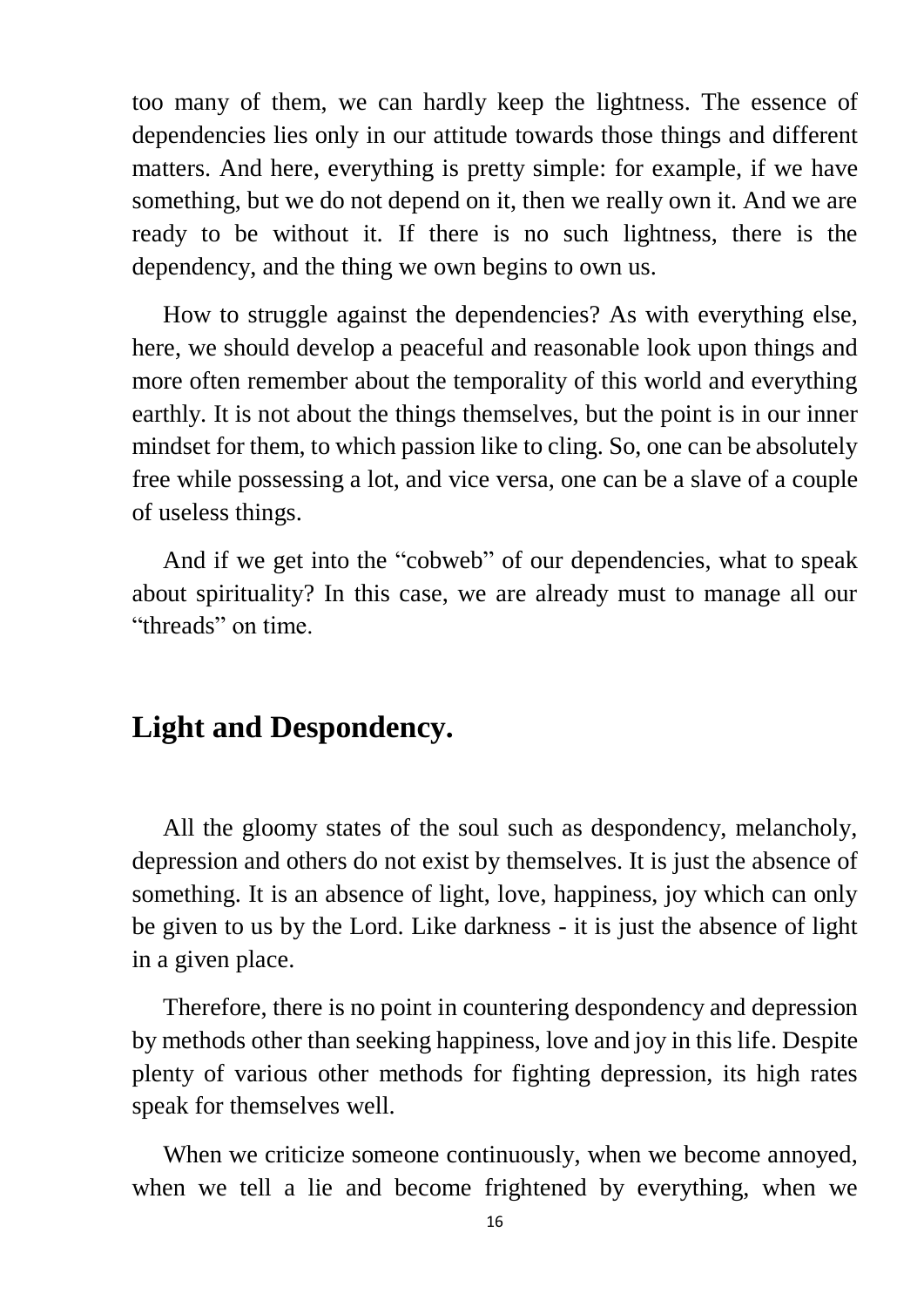voluntarily wrap ourselves in a great number of needless addictions, then we step further away from the ways of light, the ways of the Lord. So why are we surprised that any light and joy then disappears and depression and despondency comes instead? It is quite obvious that in order to scramble from all these dark states of our soul, we must start moving in the right the opposite way – towards forgiveness, honesty, freedom from addictions, etcetera. Only so we will be able to return the light and joy to our lives.

#### **How to overcome the passions.**

 It is a well-known fact that often we face serious attacks from our passions. Moreover, the waves of deprecation, irritation or, for example, despondency will roll on us long after, even if we are doing everything right in our spiritual work.

What should we do, if our old "dwellers" are not willing to leave so simply their warm and cozy shelter that we have been for them for many years. We will have to prove many times that we go on without them. Certainly, with the course of time, these waves will become weaker, especially if we counter them in the right way.

 Firstly, we should realize that if we give in to them and begin to deprecate someone indeed or become irritated for some reason, we protract the process of their expelling. The best thing we can do in such circumstances is to try to go as hard as we can against these waves.

 If, for instance, our passions try to throw us into deprecating someone, we must try to do the contrary and set ourselves on warm attitude towards that person, remembering something good about him or her. Certainly, it is not simple to do so in such moments. However, if we do manage to do this, we will learn how short-lived defense of the passions is, if the Lord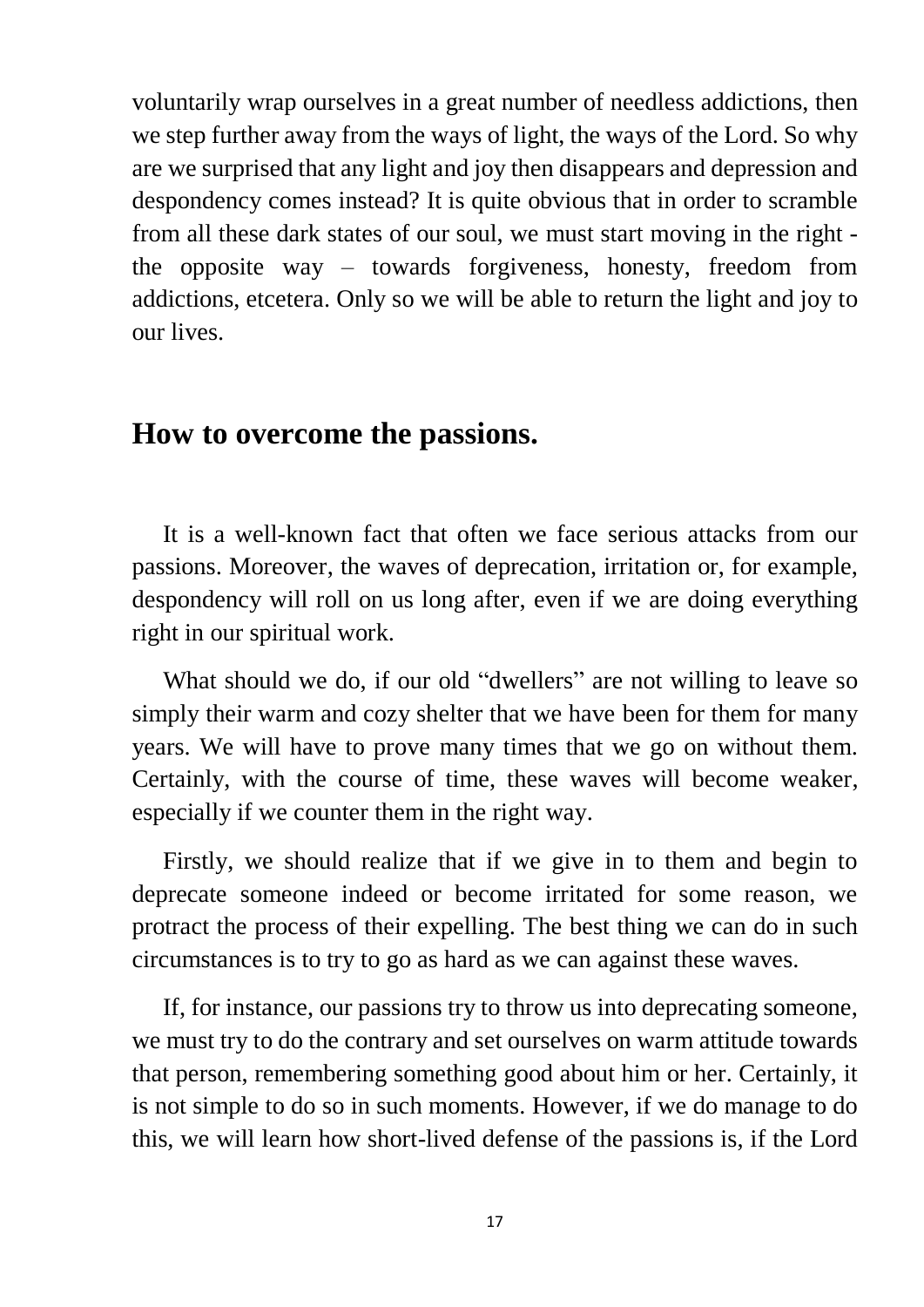helps us. And, He will always help us, if we fight our passions sincerely and bravely.

 If we cannot find powers in us to think well of someone, and sometimes, such happens too, we must try hard at least not to disapprove them. We must turn to the Lord for help and ask Him to cast a true light upon the situation and help us to overcome the wave of deprecation and irritation. Ask necessarily.

 With this, seemingly simple oration to the Lord, we call His light in for help. And, of course, He comes to us and begins to disperse the darkness in our souls. The best reward for our perseverance and proof of the rightness of our actions is the warmth and light that we then feel instead of the irritation wave. And often, looking at the person we have been deprecating recently, we will think: "How nice it is to have him here!"

#### **What sin is.**

 Our sins are the "creations" of our passions. Any passion wants to manifest in us somehow and for that, it pushes us towards certain actions, words, thoughts. If it succeeds, a sin appears in our hearts, and the more times we cede passions, the more sins we collect in our lives.

 What is it like and what does it resemble? We have all heard some information about overweight people. It's no secret that people with each extra kilo lose their attractiveness, lightness and often, their health. And, the more the extra weight is, the stronger these consequences are.

 The same is with the sins. Actually, they are the extra weight for our souls, taking away its lightness, joy, light and love. As with the overweight of human bodies, the more the "weight" of sins lies in our soul, the heavier it becomes for us.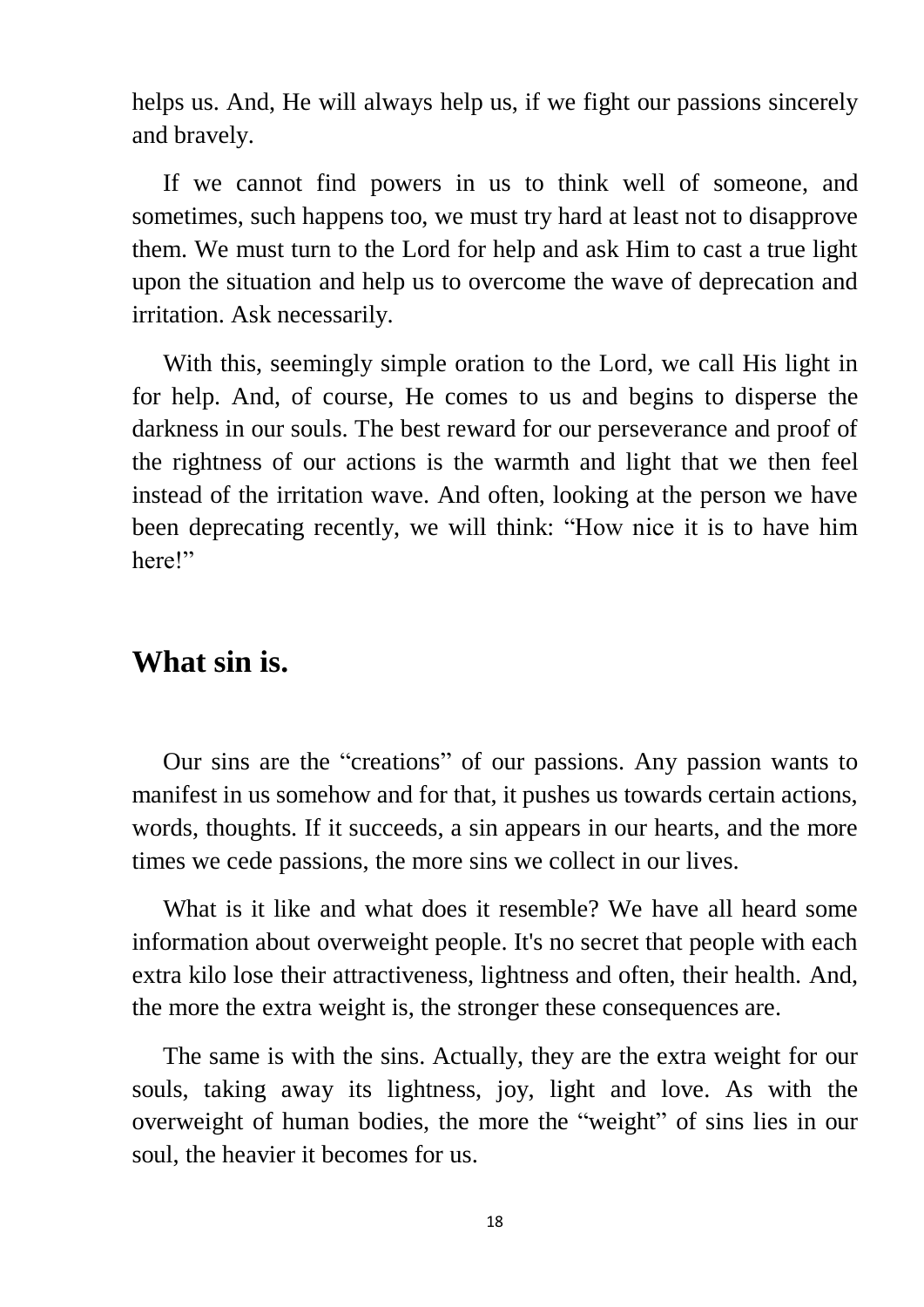Of course, we can adapt to living with this weight somehow, as some overweight people do, but, look at how happy they are when they manage to lose a few kilograms! Needless to say, how happy our soul will become when it manages to be purified from old sins.

 The Lord gave us a very simple and efficient way of cleaning our souls – to repent sincerely from the sins we have committed. Deeply and very sincerely. Without sincerity in repentance, we will only add new, sly sins of lie to the old ones.

 Repentance may be different. Sometimes, we must apologize to the person and sometimes, apologize to the Lord; somewhere, we must correct something or do something else. Through our conscience, the Lord will always point us towards the right decision in one situation or the other.

 It is very good if we wish to confess in a church. The more we despise a sin and the more reliably we want to get rid of it, the better it is.

 There is no other way to get rid of sins. Even if we embark on a spiritual path and begin to fight our passions, our old sins will still prevent us from getting through to true light and joy. Is it easy to learn to dance beautifully with weights around one's neck?

 Or another example. Let's assume we have decided to take care of the cleanness of our flat from today and start to ensure closely that we do not bring rubbish inside. That is good, but what about the garbage that we used to bring into our flat for a long time? Because with it, our room will not be clean anyway. Similarly, with our soul - we have to get all the old rubbish out of it. God has long ago put "garbage cans" in our flat with the inscription "Repentance" on it. But we only need to lift our old rubbish from the floor and put it in the garbage can with the repentance.

## **The Fruits.**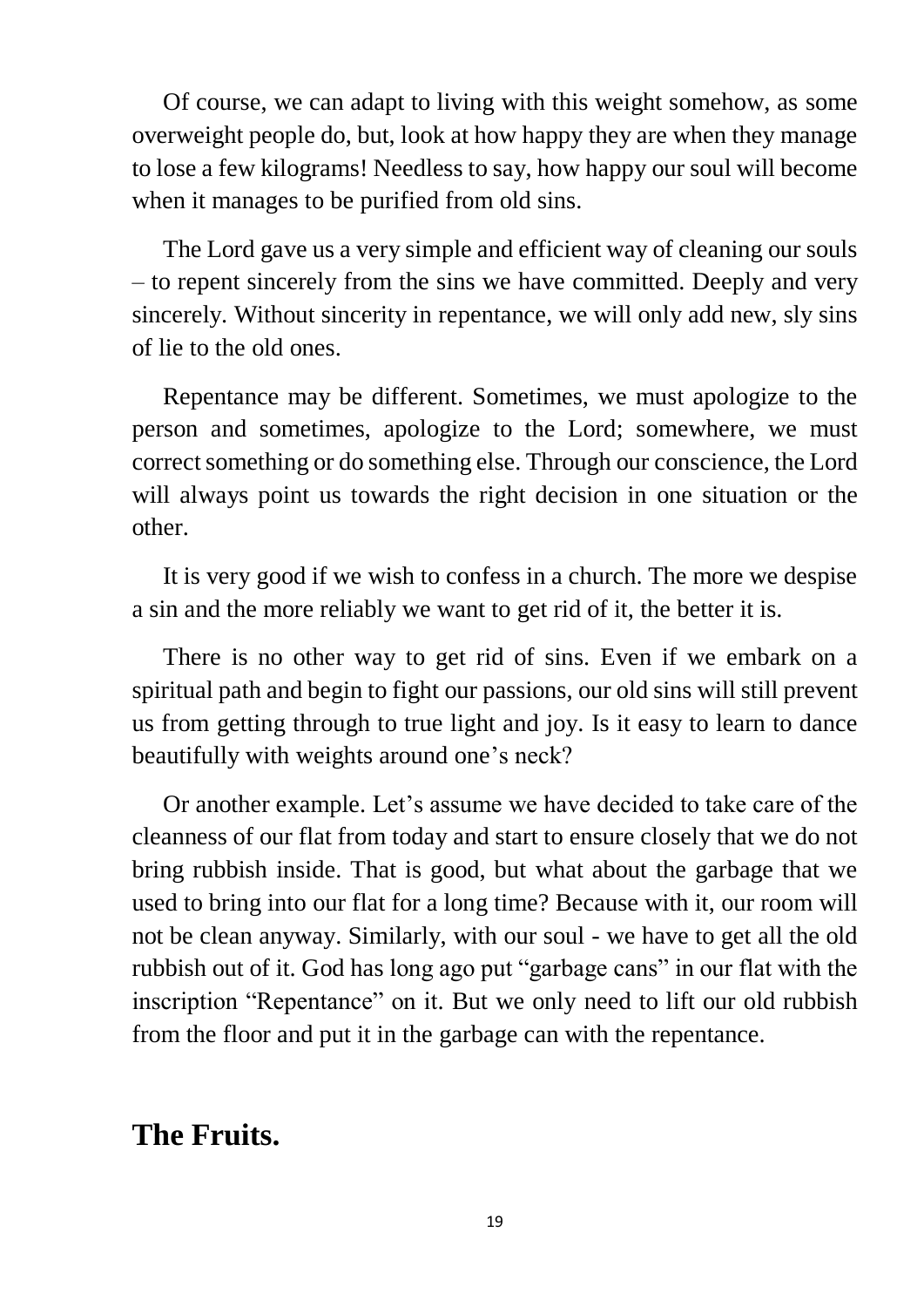Normally, any of our activities yield results. For instance, salary is the fruit of our work and knowledge is the fruit of our studying. Our spiritual work must yield results as well. The Lord spoke a lot about this in His time.

 The spiritual fruits are all the good qualities of our soul that open when the Lord banishes all our passions. They include love, not only for the nearest and dearest, but for many other people; they include light and joy that begin to dwell inside us; they include a constantly peaceful mindset, independent of all circumstances; they include living and warm faith and love towards the Lord, who helped us to attain all this.

 These fruits do not grow very fast. Nobody finishes school in a week or grows a tree in a month. It takes time, patience, perseverance; moreover, spiritual work is the hardest of all. But, the fruits will come, they will for certain, if, day by day, we do our work with faith and patience.

 We can reach Heavenly joy already here on earth. The true Heaven, which is always with us, and given by the Lord: it our heart, free of passions, when love and light live in it.

### **The Joyful Way to the Lord.**

 The way to the Lord is the most joyous of all because it leads to the Height of all joys and light.

 Let us remember ourselves at the moments, when we go to visit someone or to some place, where we feel very good. Does not the very thought of future joy fill us with happiness long ahead of the event?

 So, how can we not be happy going to the best of place, where the Host is waiting for us, His children, with the utmost love and warmth?